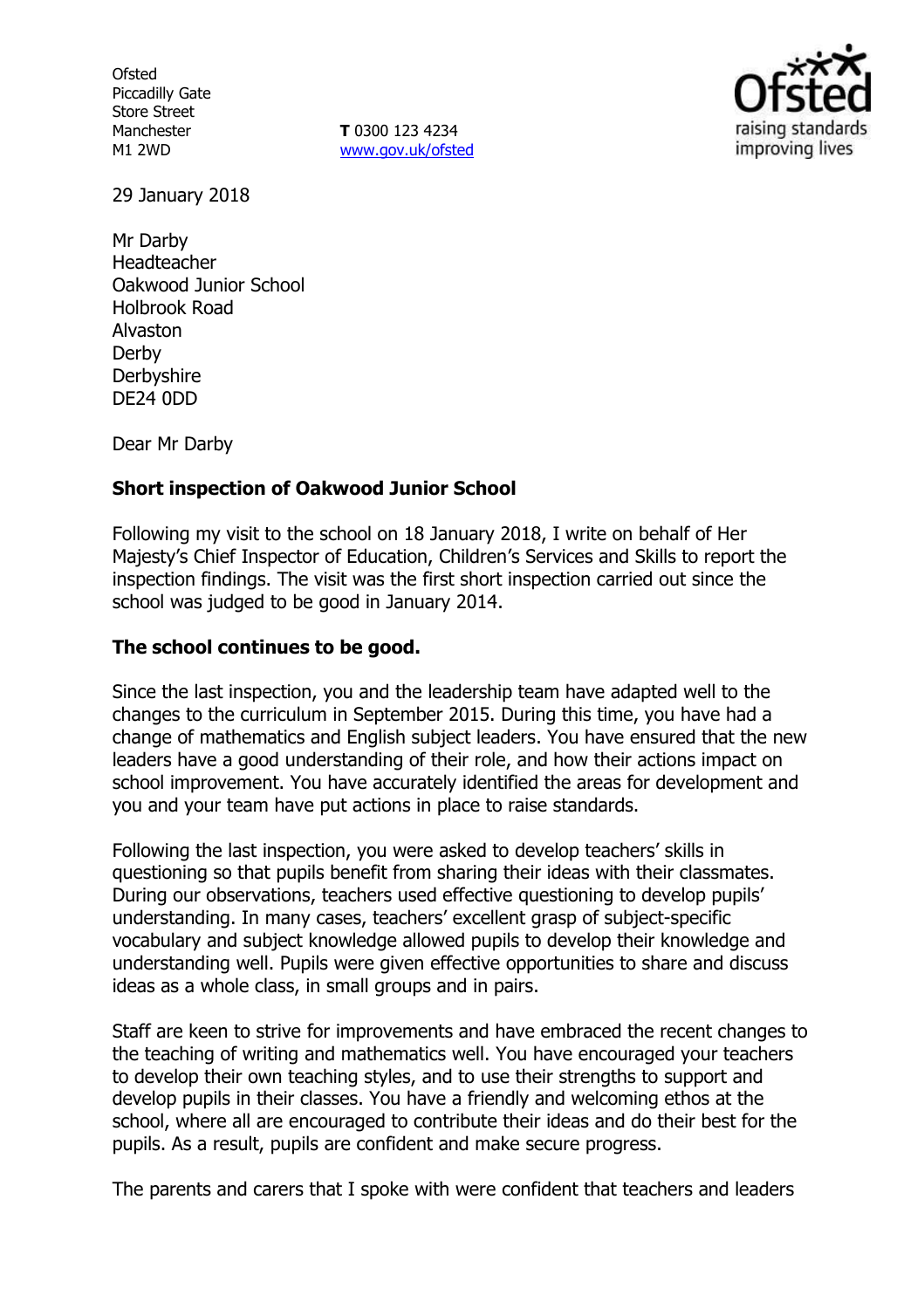

are doing the very best for their children. They felt that you and the staff are approachable and that you deal with any concerns quickly. Some parents spoke highly of the support put in place for pupils who have special educational needs (SEN) and/or disabilities. They felt that these pupils are encouraged to participate fully in the life of the school, including the extra-curricular activities available to them.

You have established a sporting ethos at the school. Pupils are proud of their full trophy cabinet and their sporting successes, particularly in netball and football. Pupils have a good understanding of the importance of being active to stay healthy. They participate in physical exercise at breaktime and lunchtime, as well as joining the many extra-curricular sporting clubs available, including fencing, dance and dodgeball.

Pupils say the curriculum is fun and exciting. They particularly enjoy the topic days and weeks where the whole school learns together. They told me they know all about the different world religions through RE weeks, and have developed their investigation skills during science weeks. Pupils feel well supported by teachers and leaders. One pupil told me that the staff 'always help you, never doubt you and have belief in you'.

The governing body has gone through a recent period of change. The new governors are developing their understanding of the role, and your experienced chair and vice chair are leading the governing body well through this transition. Governors are ambitious for the future of the school. They fully understand the school's areas for development, and provide leaders with challenge.

## **Safeguarding is effective.**

There is a strong culture of safeguarding at the school. The designated safeguarding leads have a comprehensive view of safeguarding at the school. They have an excellent understanding of current safeguarding concerns, and can talk knowledgeably about the needs of pupils and families. Records are well organised and are used carefully by the designated safeguarding leads to monitor any new concerns. The designated leads are unafraid to challenge the local authority when they feel that the support provided has not met pupils' needs. Where cases do not meet the local authority thresholds for support, the designated leaders are handson in finding additional support for families through early help assessments, the school nurse or other providers.

Staff are well informed about safeguarding pupils and complete regular safeguarding training. Staff I spoke to, including lunchtime staff and teaching assistants, know how to pass on concerns and what the different types of abuse are. The designated safeguarding leads hold frequent staff meetings to review staff training. This training includes scenarios and case studies to ensure that staff have an up-to-date and comprehensive understanding of different safeguarding issues that pupils may face.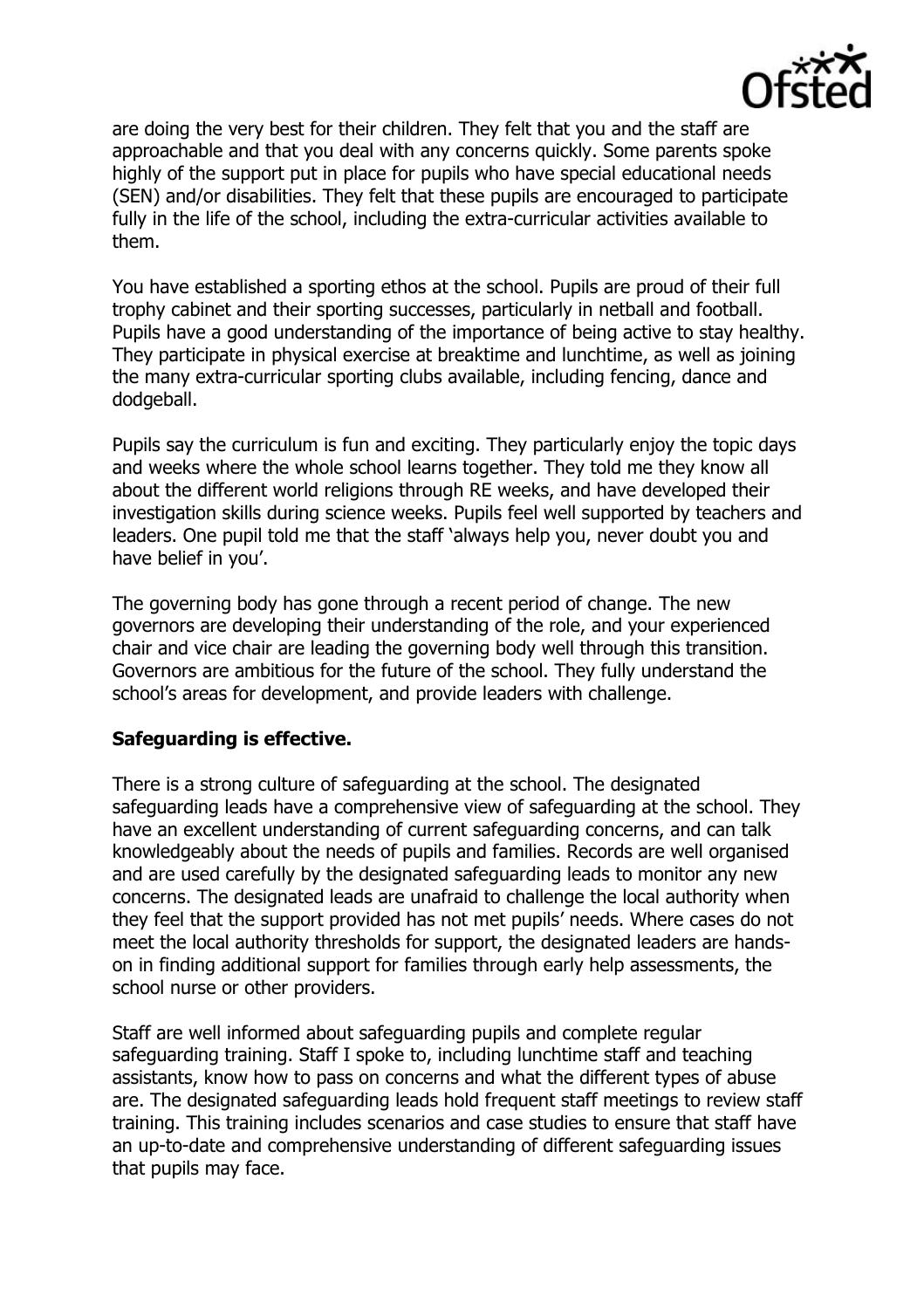

Governors have a good understanding of safeguarding at the school. The safeguarding governor meets regularly with the designated safeguarding lead to discuss any concerns and also holds termly formal meetings to audit provision.

# **Inspection findings**

- You have made changes to the teaching of mathematics since 2016. Skills are developed systematically and pupils are encouraged to challenge themselves to try increasingly harder problems. Pupils are taught in ability groups, and you and the mathematics leader carefully monitor the progress that pupils make. In 2017, the proportion of pupils achieving the expected standard in mathematics was above the national average.
- **Pupils are polite to each other and visitors. They are keen to learn, and** participate well in class. Behaviour on the playground and around the school is good, and pupils play well together. You and other leaders are quick to respond to incidents of poor behaviour. Pupils are motivated to earn credits and team points for good conduct and working hard.
- You and the senior leadership team are vigilant in following up poor attendance. The school's welfare team has developed good relationships with families, and put support in place when necessary to encourage good attendance at school. As a result, the figures for persistent absence and overall attendance have improved to be in line with the national average.
- You have identified that some of your pupils do not make as much progress as they should in writing. In September 2016, you introduced a new approach to the teaching of writing. This new approach focuses on systematically building pupils' understanding of grammar and applying this to their writing. Teachers who have been using this method since it was introduced demonstrate excellent subject knowledge. This knowledge is used to develop pupils' skills and to challenge them to improve their writing. Some teachers are less confident in the new approach to teaching writing, and do not have high enough expectations of what pupils can achieve. You have identified this, are sharing good practice between staff, and are carrying out a programme of professional development and coaching.
- Teachers have a secure understanding of the different needs of the disadvantaged pupils in their class. Funding to support disadvantaged pupils has been used to provide additional reading support as well as specialist teaching from your leader for the provision for pupils who have SEN and/or disabilities. However, provision has not always focused on meeting the needs of disadvantaged pupils. The monitoring of the progress that these pupils make has not been sharp enough and some disadvantaged pupils do not make the progress of which they are capable.